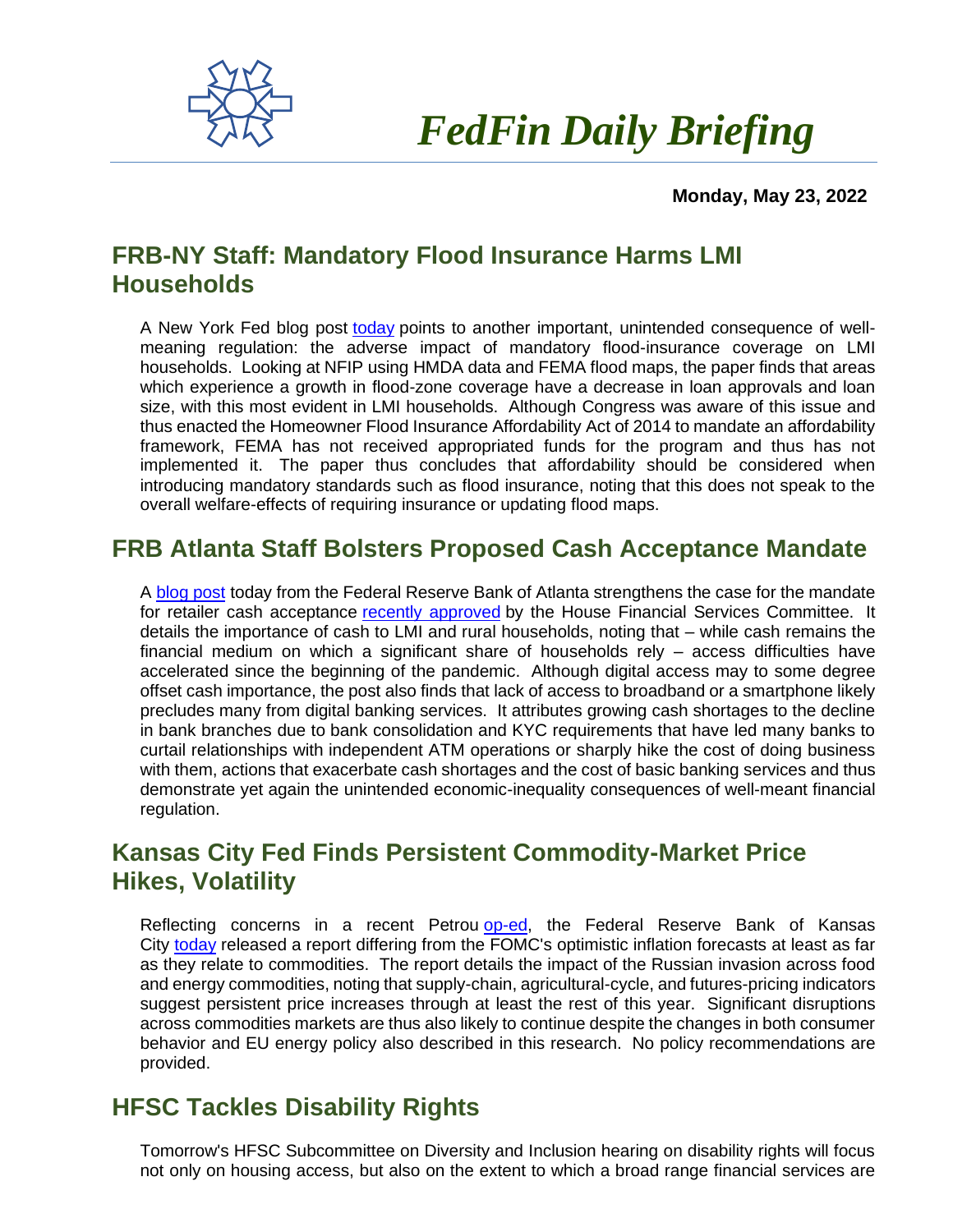easily accessible to persons with disabilities. The main piece of legislation to be considered is a draft bill from Chairwoman Waters (D-CA) mandating public-company disclosures of employee disability status in annual shareholder reports. Another draft bill without a sponsor would add persons with disabilities to those protected under ECOA. While this is also a major initiative, the lack of sponsor suggests that it may not quickly advance. We will provide clients with a report on this hearing tomorrow morning.

# **Fed Survey Shows Significant LMI Investment in Payment, Investment Crypto**

The Fed today released a [report](https://fedfin.us14.list-manage.com/track/click?u=27f886fdd4a438ee1dc1f0774&id=72cfcdd913&e=288b5ff9aa) on household well-being in 2021, detailing an array of survey findings that generally show Americans feeling remarkably prosperous and satisfied. The Fed cautions that this may no longer pertain, but the data do suggest what may be more than a passing rebound in economic resilience for at least some families. For example, the percentage of Americans able to handle a \$400 financial surprise is 68 percent, up from 64 percent in 2020 and the 50 percent finding when the study began in 2013. With regard to banking, the survey for the first time includes data on overdrafts and crypto, finding that one in ten individuals paid at least one overdraft fee in 2021, with low-income households three times more likely to have used overdraft services. This will surely spur the CFPB to continue its campaign against overdrafts despite sharp changes in industry practice [\(see FSM Report](https://fedfin.us14.list-manage.com/track/click?u=27f886fdd4a438ee1dc1f0774&id=188eb2d3d4&e=288b5ff9aa) **CONSUMER38**). The survey also found that the under/unbanked – especially those with no credit cards or retirement savings – are much more likely to use cryptocurrencies for transactions and that low-income users make up 29 percent of those that hold cryptocurrencies as an investment. LMI households are also much more likely to use BNPL products, with over half responding that they could not afford a purchase without BNPL. Again, this will likely spur CFPB [intervention.](https://fedfin.us14.list-manage.com/track/click?u=27f886fdd4a438ee1dc1f0774&id=94fa798594&e=288b5ff9aa) Finally, the Fed found that the rate that households were denied credit or received less than expected fell by three percent. White borrowers were the least likely to face this outcome, followed by Hispanic and then Black borrowers at every income level.

#### **Recent Files Available for Downloading**

The following reports and analyses have been sent to retainer clients recently. Copies are also available to retainer clients on the Archives section of Federal Financial Analytics' website: [www.fedfin.com](http://www.fedfin.com/) or clients may obtain the reports/analyses by e-mailing [info@fedfin.com](mailto:info@fedfin.com) giving the requested item name, firm, and e-mail address. To learn more about *GSE Activity Reports*, click [here.](https://fedfin.com/gse-activity-report/)

- ➢ **[DEPOSITINSURANCE113:](https://fedfin.com/wp-content/uploads/2022/05/DEPOSITINSURANCE113.pdf)** Using a new approach to issuing enforcement edicts a circular the CFPB has made use of its controversial decision to bring nonbanks under its ambit to bolster the FDIC's efforts to enhance consumer understanding of which funds are entrusted to FDIC-insured depositories and which may be at greater risk in other hands.
- ➢ **[CRYPTO27:](https://fedfin.com/wp-content/uploads/2022/05/CRYPTO27.pdf)** Sharp disruptions in cryptoasset markets, and especially those for stablecoins, have energized calls for rapid U.S. statutory and regulatory action along lines initially laid out by the President's Working Group on Financial Markets (PWG).
- ➢ **[CRA32:](https://fedfin.com/wp-content/uploads/2022/05/CRA32.pdf)** Following much talk about the need to update Community Reinvestment Act (CRA) rules since this was last done in 1995, federal banking agencies have finally agreed on a proposed redesign of standards essential to banks that wish to expand or acquire as well as those seeking strong community